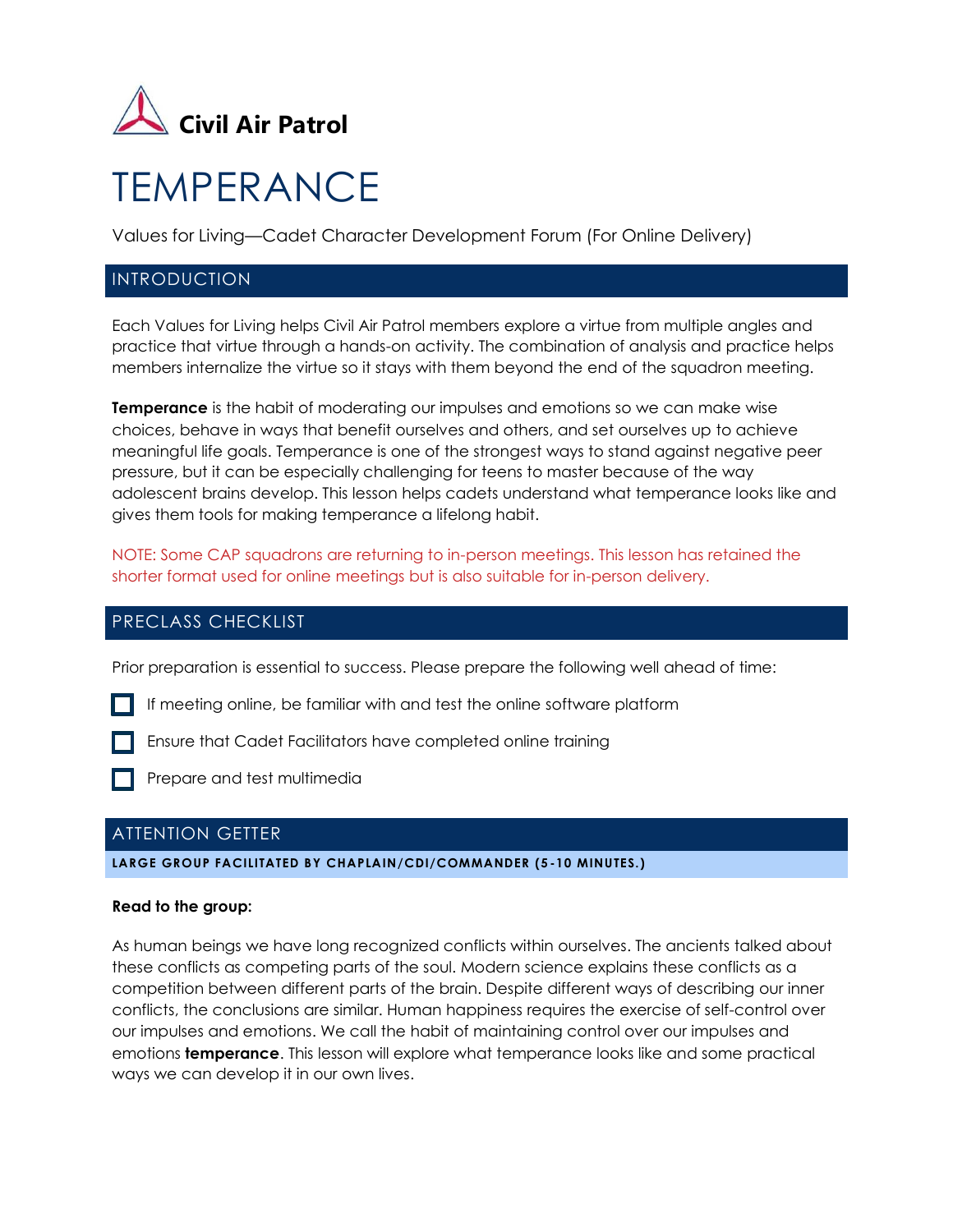**Option 1: Media clip: Phineas Gage and Temperance.** Phineas Gage suffered a devastating brain injury in 1848 when an explosion sent a 3-foot iron rod through the front of his head. His recovery is one of the most famous cases in the history of neuroscience and psychology and sets the stage for a discussion about how our brains function in relation to personal temperance.

**Option 2: No Media Available.** Read the story of Phineas Gage. Images are available on [https://commons.wikimedia.org](https://commons.wikimedia.org/) if you would like to print out an image to support the story.

On September 13, 1848, 25-year-old Phineas Gage was working on the construction of a railroad track in Vermont. An accidental explosion on the site sent a 3-foot iron rod through his head. The rod entered his left cheek, all three feet of the rod passed through the front of his brain like a bullet, broke through the top of his skull, and then landed point-first 80 feet away. Amazingly, Gage survived and has become one of the most famous cases in the history of neuroscience and psychology.

Gage recovered most of his physical strength and his doctor, J. M. Harlow, claimed that Gage was just as intelligent after the accident as before. Nevertheless, the accident changed Gage's behavior and personality. Before the accident Gage was a well-balanced, clever, and persistent man, but, in Dr. Harlow's words, the injury left him "fitful, irreverent, indulging at times in the grossest profanity, manifesting but little deference for his fellows, impatient of restraint or advice when it conflicts with his desires, at times pertinaciously obstinate, yet capricious and vacillating, devising many plans… which are no sooner arranged than they are abandoned in turn for others appearing more feasible."

The story doesn't end there. Unable to reclaim his work for the railroads and having failed as a farmer, Gage eventually ended up working as a stagecoach driver in Chile. It seems that the highly regulated and disciplined life of a driver and the constant social interaction with customers helped Gage recover his earlier personality. Researchers call this "social rehabilitation" and point toward Phineas Gage as a beacon of hope for all who have suffered traumatic brain injuries.

Phineas Gage's skull and the iron rod that passed through it are now on display at the Museum of the Harvard Medical School. Doctors still debate what exactly happened to him.

Behind these debates are two questions: first, how do changes in the brain change our behavior? Second, can our environments help shape our brains and our behavior?

We now know a lot more about brains than we did in the 1850s and may be better able to explain the changes in Gage's behavior. The brain has many different systems, but we'll focus on two.

- The Limbic System is responsible for our impulses and our emotions. When you feel fear, excitement, a sense of belonging, the urge to accomplish something, or the satisfaction of a job well done, your limbic system is hard at work.
- Another area of the brain, the Pre-Frontal Cortex, which is located just above your eyebrows, solves problems, manages your behavior, and helps you decide how to handle social situations.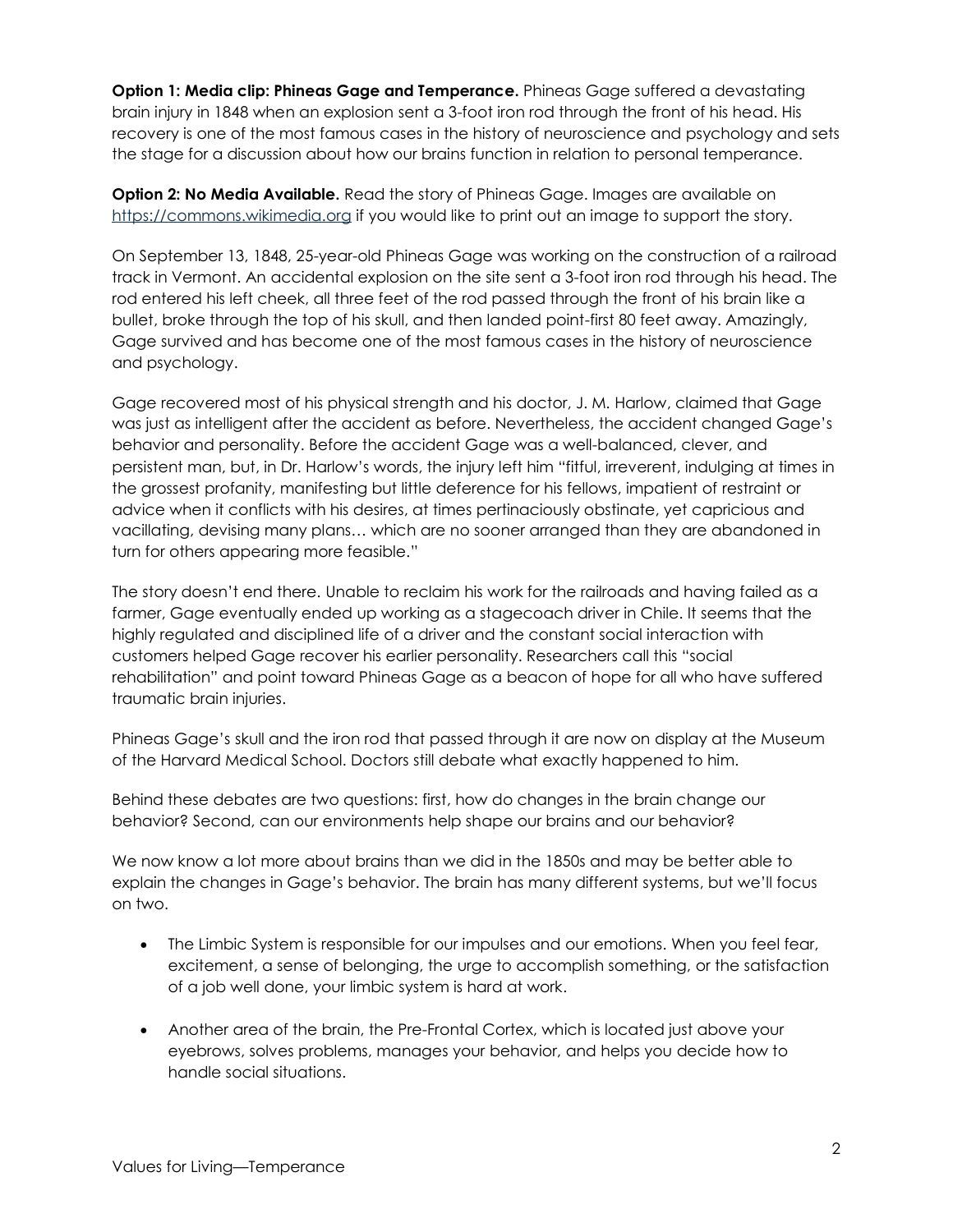Perhaps this helps us understand what happened to Phineas Gage. The iron bar damaged his pre-frontal cortex, leaving it unable to regulate his limbic system. His emotions and impulses went unchecked. Over time, the repetitive tasks and social obligations required of stagecoach drivers seem to have helped heal Gage's pre-frontal cortex and restore his sense of responsibility and self-control.

Ready for a disturbing fact? The different parts of our brain grow at different times and at different rates. There is a point in normal human development when the limbic system outgrows the pre-frontal cortex, making it hard to regulate our impulses. Can you guess when that happens? If you guessed adolescence, you're right.

It's no surprise that teenagers have a harder time controlling their impulses. Their brains aren't wired for it! The good news of social rehabilitation, though, is that we can help ourselves. We can't always count on our own pre-frontal cortexes to automatically temper our impulses but we can give them a boost by bringing a little more structure and accountability into our lives. And that's what we're going to work on in this character forum.

# UNDERSTANDING THE DESIRED BEHAVIOR

**ONLINE GROUP OR SMALL GROUP FACILITATED BY PHASE III CADET (15 MINUTES.)**

- We all have conflicts within ourselves. Often, our impulses and emotions make us want to do things that we know we shouldn't do! Let's start our discussion by considering how strong emotions can affect us. What changes do you notice in your body and in your thinking when you are afraid, excited, or happy?
- How does your behavior change when your impulses and emotions are especially strong?
- Who do you think is most aware of changes in your personality, you yourself or others around you? Why?
- How are your emotions and impulses affected by the people around you?
- Once we become aware of our emotions and impulses, we can take steps to moderate them. This moderation of our emotions isn't about suppressing our emotions but using them in the pursuit of excellence. What negative consequences could follow from suppressing our emotions?

## APPLICATION OF THE BEHAVIOR TO THEIR LIVES

**LARGE GROUP FACILITATED BY CHAPLAIN/CDI/COMMANDER (15 MINUTES)**

● We learned from the video that the prefrontal cortex helps us manage our behavior and handle social situations. We also learned that, at certain times in our lives, our prefrontal cortex will be weaker than the limbic system. If I can't count on my own brain, how could I help myself manage my behavior and better handle social situations?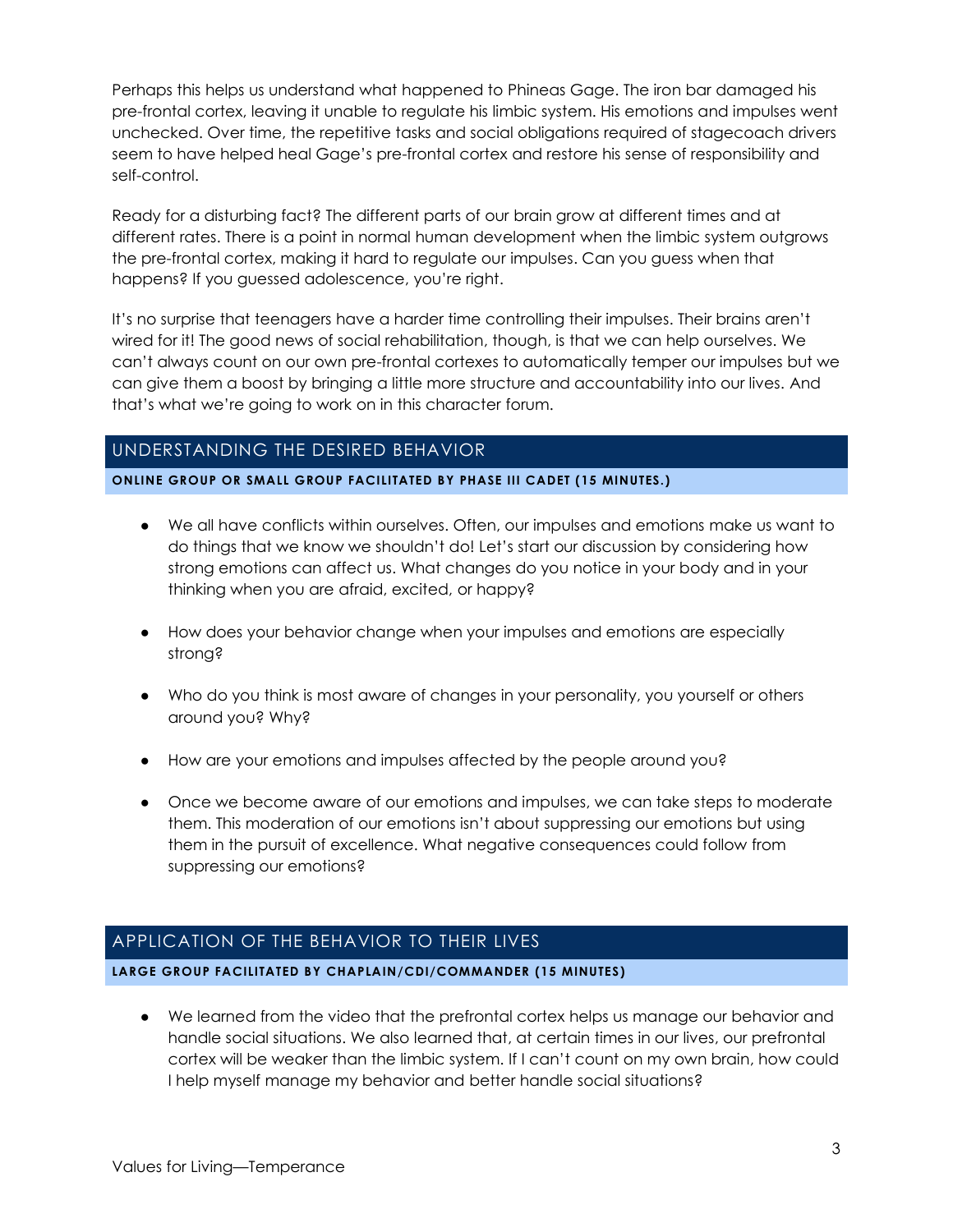- Before we make any decision, we should always consider our values. For this to work, we must know exactly what our values are! You all know our Core Values as CAP members. Which personal values guide your decisions?
- We can also make better decisions by considering our long-term goals. What are some of your long-term goals and how do they affect your day-to-day decisions?
- The disciplined and predictable life of a stagecoach driver helped Phineas Gage restore his temperance. What parts of your everyday routine bring order and predictability to your life?
- One of the best ways to avoid making bad decisions is to avoid situations that tend to lead to bad decisions. Perhaps you have heard the saying that "nothing good happens away from home after 10pm." Which situations make it harder for you to make responsible decisions?
- We are more likely to be careful about our decisions if we know we must explain them to someone else later. Many adults seek out an accountability partner, life coach, confessor, or spiritual director. This can be anyone who shares your values, appreciates your long-term goals, and has the courage to tell you the truth. Who could serve this role in your life? (Note for facilitators: this could be a parent, physician, teacher, coach, clergyperson, neighbor, older sibling, etc.)
- Decisions made in "the heat of the moment" are often poor decisions. We can protect ourselves by giving the limbic system a chance to relax. When you are on the spot, what techniques can you use to calm yourself down?
- Suppose someone is asking you to make a choice when you are under emotional stress. What can you say to buy time and postpone a decision?

# **ACTIVITY**

## **LED BY SMALL GROUP FACILITATORS OR ONLINE INSTRUCTOR (15 -20 MINUTES.)**

## **Activity #1: Box Breathing (Multimedia)**

Throughout this lesson, we have explored ways we can help our brains manage our behavior. Another way of calming ourselves down involves controlling our breath. Today, we're going to learn a technique called "Box Breathing" from former Navy SEAL Mark Divine. "I used it every day in SEAL training," says Divine. "it helped me graduate as the honor man, [the] number one graduate. Now I use it for every challenging situation and practice it daily." Medical research supports his claims. Breathing techniques like Box Breathing can reduce stress, improve focus, and improve our ability to manage impulses.<sup>1</sup>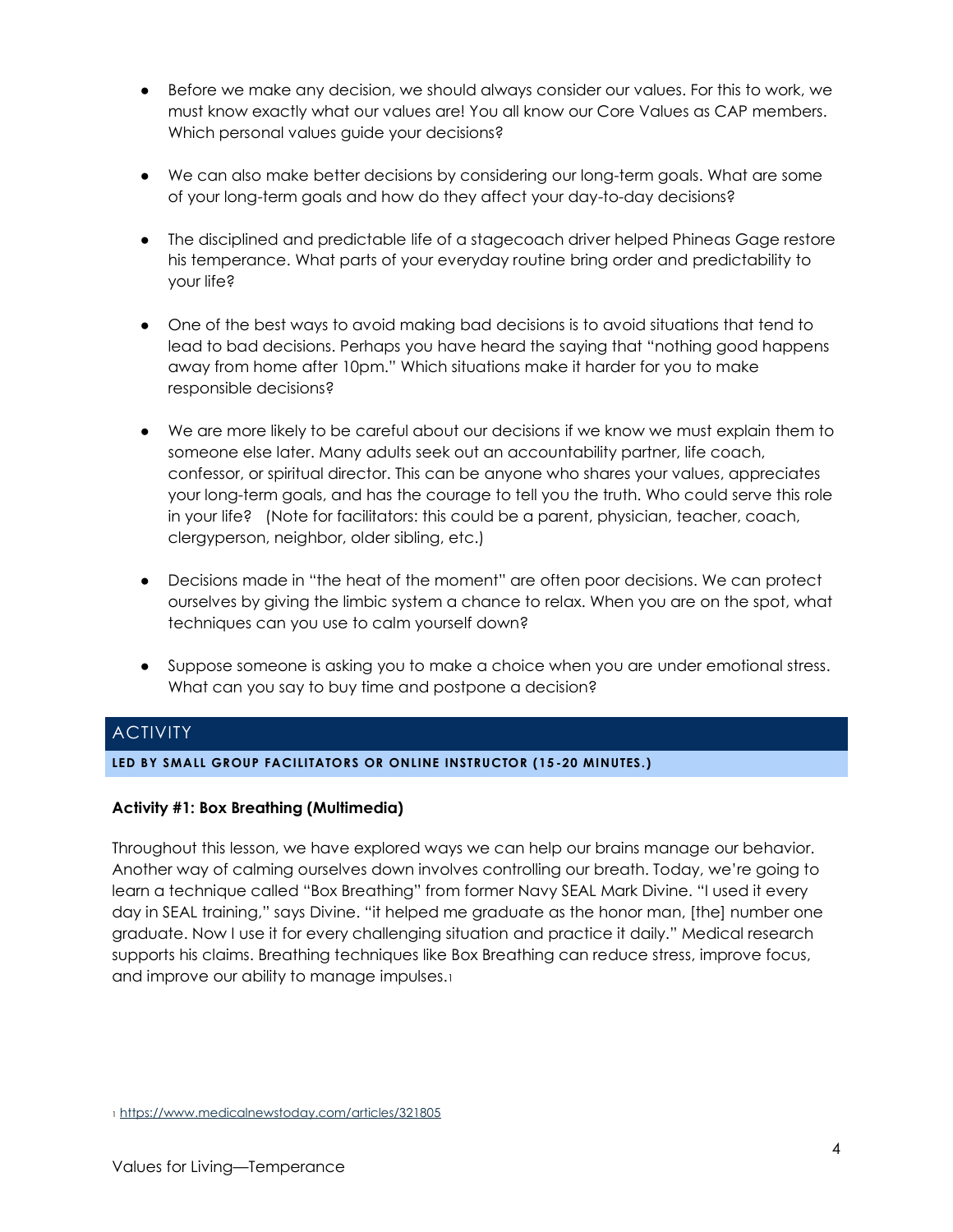You can find a video of Mark's instruction here: [https://player.vimeo.com/video/94253607.](https://player.vimeo.com/video/94253607) If you are unable to play the video during a meeting, you may watch the video beforehand, learn the technique, and then teach it to your unit.

After everyone has had an opportunity to practice the technique, invite participants to share their experiences. Use the following questions or propose your own.

- Was this easy or challenging? Why?
- Do you feel different after a round of box breathing?
- In what situations might you be able to use this technique?

#### **Activity #2: Planning to Succeed**

Perhaps you have heard the expression, "Failing to plan is planning to fail." You know you will face stress, strong emotions, peer pressure, and powerful impulses. Do you have a plan to deal with them?

In this activity, participants will reflect on the previous discussions and put together a plan for practicing temperance. You can start working on your plan with a worksheet designed for this exercise, **[available here.](https://capchaplain.com/downloads/Temperance-Student-Handout.pdf)**

If your unit is meeting in person, encourage cadets to work on these plans in small groups and share ideas. If your unit is meeting online, ask individual participants to share parts of their plans. If any member is struggling to complete some part of the plan, ask the rest of the group to assist instead of answering yourself.

If time allows, you may pose scenarios that allow participants to test their plans. For example:

- Which parts of my plan will help me when I'm upset because I scored poorly on a test?
- Which parts of my plan will help me avoid using drugs and alcohol?
- Which parts of my plan will help me with feelings of loneliness?

Facilitators should propose scenarios according to the needs of their units.

## LESSON SUMMARY AND WRAP-UP

#### **LARGE GROUP FACILITATED BY CHAPLAIN/CDI/COMMANDER (2 MINUTES)**

In this lesson, we've learned a lot about brains and behavior. You may not remember the term "prefrontal cortex," but you will probably remember the story of Phineas Gage. We hope you will also remember that your brain is helping you and you can help your brain. You can choose to think and to act in ways that will give you more control over your emotions, impulses, and behavior.

How can you learn temperance? Keep your values and your goals ever in mind. Make an ordered life for yourself. Practice calming techniques. Surround yourself with people who share your values and will support you in your pursuit of your goals. Plan to succeed so that you may live with excellence!

## QUOTABLE QUOTES